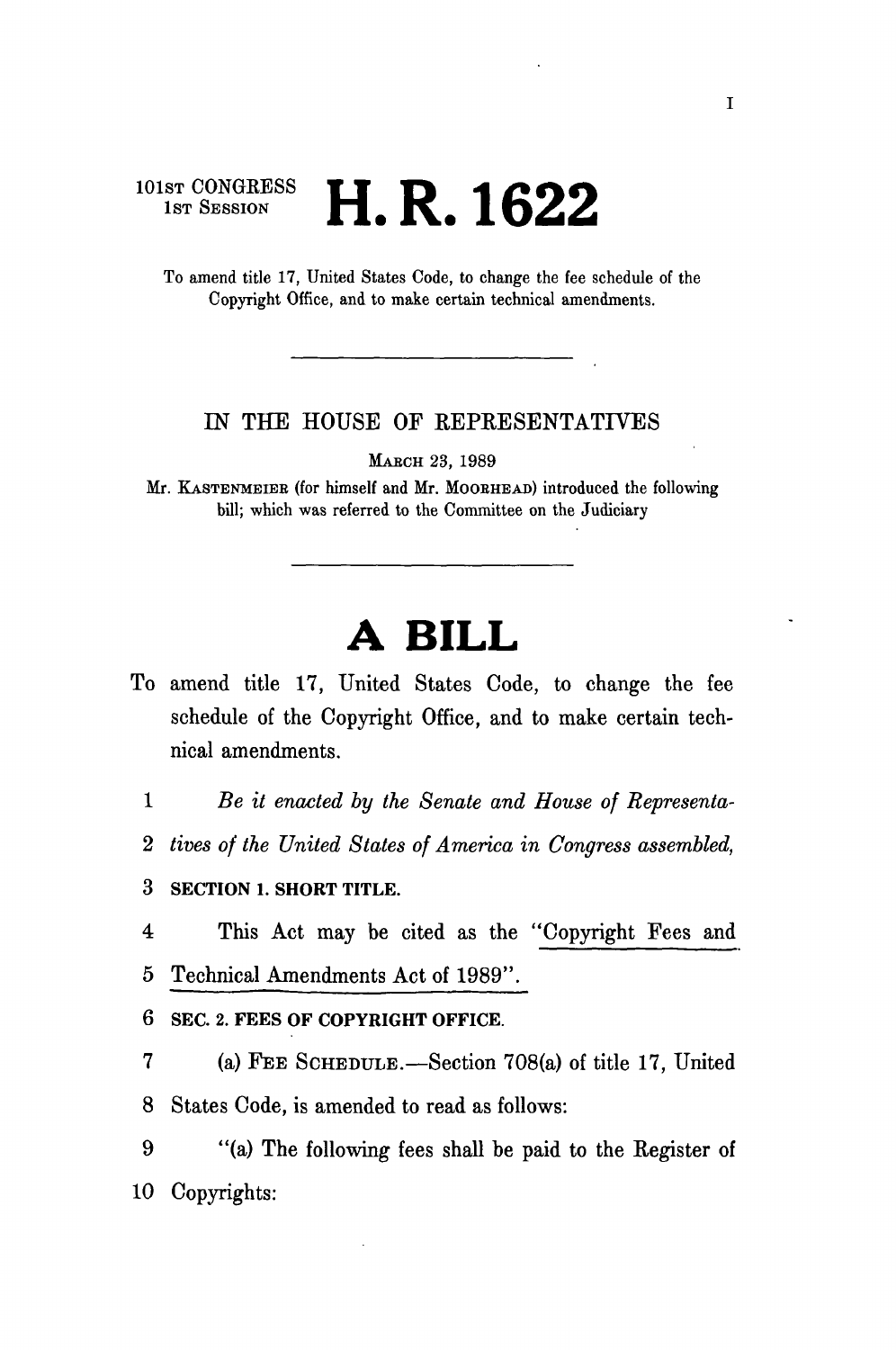÷,

 $\ddot{\phantom{0}}$ 

| $\mathbf{1}$            | "(1) on filing each application under section 408          |
|-------------------------|------------------------------------------------------------|
| $\boldsymbol{2}$        | for registration of a copyright claim or for a supple-     |
| $\overline{\mathbf{3}}$ | mentary registration, including the issuance of a certifi- |
| $\overline{\mathbf{4}}$ | cate of registration if registration is made, \$20;        |
| $\overline{5}$          | "(2) on filing each application for registration of a      |
| 6                       | claim for renewal of a subsisting copyright in its first   |
| 7                       | term under section 304(a), including the issuance of a     |
| 8                       | certificate of registration if registration is made, \$12; |
| 9                       | "(3) for the issuance of a receipt for a deposit           |
| 10                      | under section 407, \$4;                                    |
| 11                      | "(4) for the recordation, as provided by section           |
| 12                      | 205, of a transfer of copyright ownership or other doc-    |
| 13                      | ument covering not more than one title, \$20; for addi-    |
| 14                      | tional titles, \$10 for each group of not more than 10     |
| 15                      | titles;                                                    |
| 16                      | " $(5)$ for the filing, under section 115(b), of a         |
| 17                      | notice of intention to obtain a compulsory license, \$12;  |
| 18                      | "(6) for the recordation, under section $302(c)$ , of a    |
| 19                      | statement revealing the identity of an author of an        |
| 20                      | anonymous or pseudonymous work, or for the recorda-        |
| 21                      | tion, under section $302(d)$ , of a statement relating to  |
| 22                      | the death of an author, \$20 for a document covering       |
| 23                      | not more than one title; for each additional title, \$2;   |
| 24                      | $\lq(7)$ for the issuance, under section 706, of an ad-    |
| 25                      | ditional certificate of registration, \$8;                 |

 $\overline{\phantom{a}}$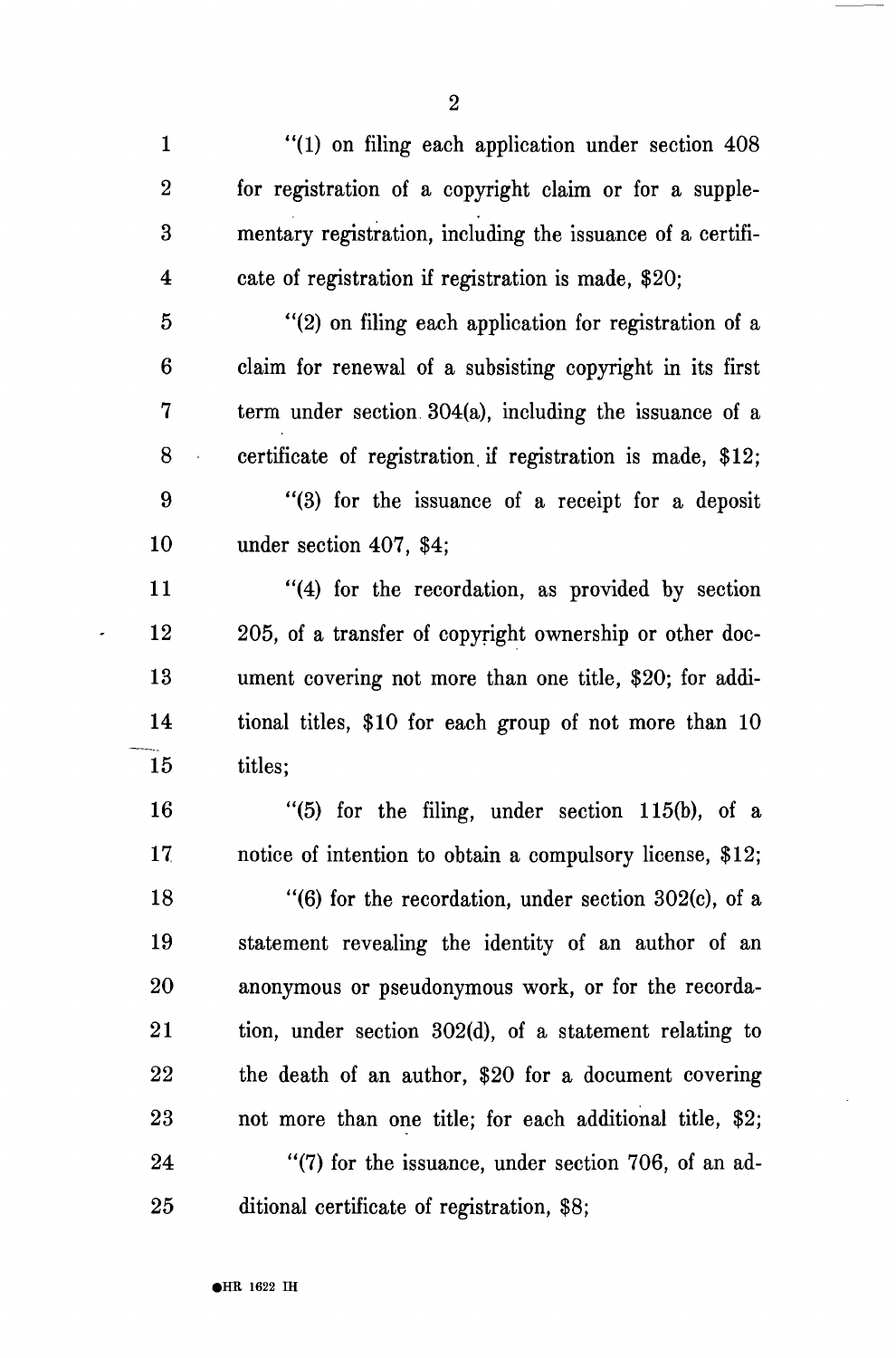3

1 "(8) for the issuance of any other certification, 2 \$20 for each hour or fraction of an hour consumed 3 with respect thereto;

4 "(9) for the making and reporting of a search as 5 provided by section 705, and for any related services, 6 \$20 for each hour or fraction of an hour consumed 7 with respect thereto; and

8 "(10) for any other special services requiring a 9 substantial amount of time or expense, such fees as the 10 Register of Copyrights may fix on the basis of the cost 11 of providing the service.

12 The Register of Copyrights is authorized to fix the fees for 13 preparing copies of Copyright Office records, whether or not 14 such copies are certified, on the basis of the cost of such 15 preparation.".

16 (b) ADJUSTMENT OF FEES.—Section 708 of title 17, 17 United States Code, is amended—

18 (1) by redesignating subsections (b) and (c) as sub-19 sections (c) and (d), respectively; and

20 (2) by inserting after subsection (a) the following: 21 "(b) In calendar year 1995 and in each subsequent fifth 22 calendar year, the Register of Copyrights, by regulation, may 23 increase the fees specified in subsection (a) by the percent 24 change in the annual average, for the preceding calendar 25 year, of the Consumer Price Index published by the Bureau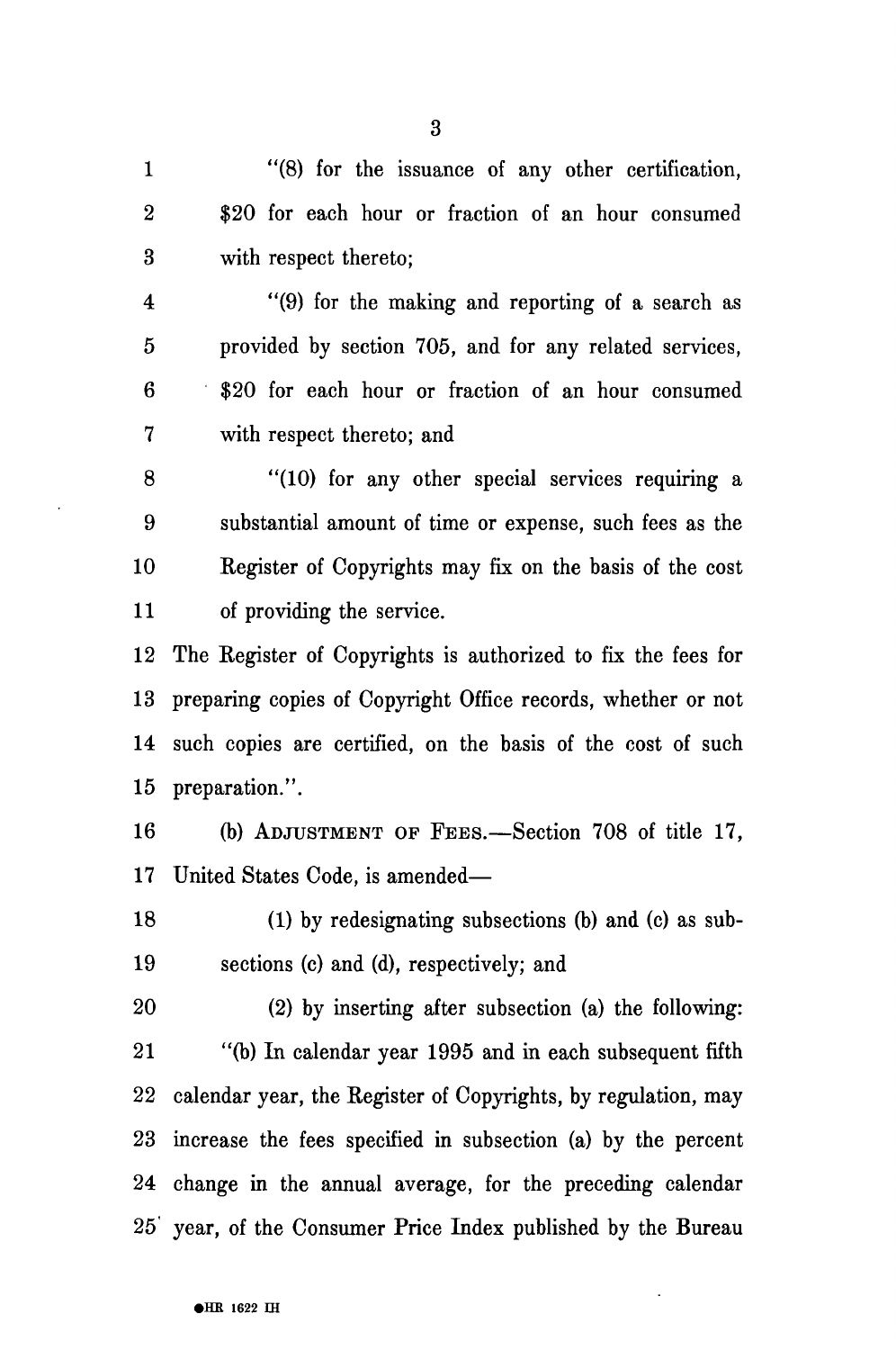1 of Labor Statistics, over the annual average of the Consumer 2 Price Index for the fifth calendar year preceding the calendar 3 year in which such increase is authorized.".

4 (c) EFFECTIVE DATE.—

5 (1) IN GENERAL.—The amendments made by this 6 section shall take effect 6 months after the date of the 7 enactment of this Act and shall apply to—

8. (A) claims to original, supplementary, and 9 renewal copyright received for registration, and to 10 items received for recordation in the Copyright 11 Office, on or after such effective date, and

12 (B) other requests for services received on or 13 after such effective date, or received before such 14 effective date for services not yet rendered as of 15 such date.

16 (2) PRIOR CLAIMS.—Claims to original, supple-17 mentary, and renewal copyright received for registra-18 tion and items received for recordation in acceptable 19 form in the Copyright Office before the effective date 20 set forth in paragraph (1), and requests for services 21 which are rendered before such effective date shall be 22 governed by section 708 of title 17, United States 23 Code, as in effect before such effective date.

4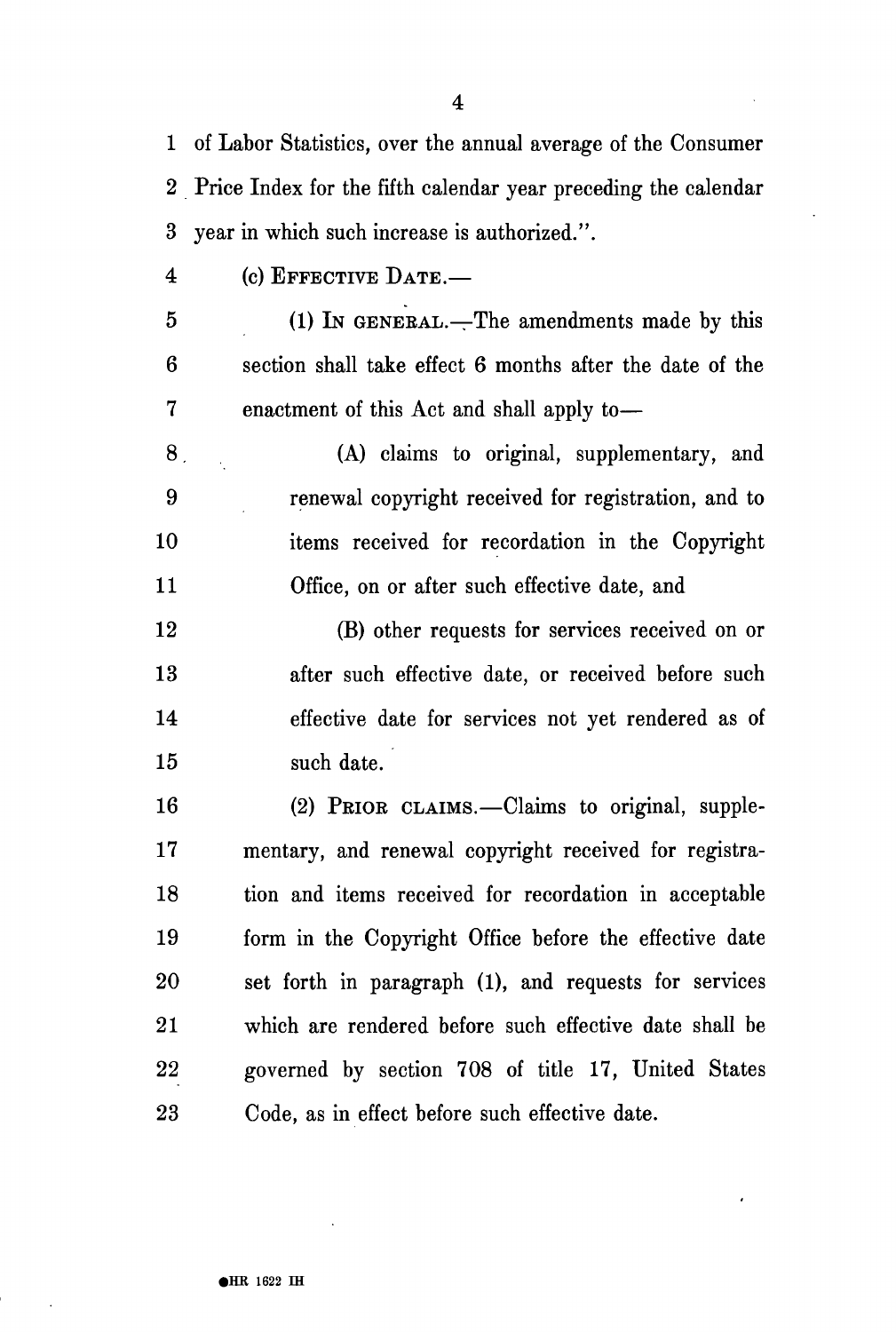**1 SEC. 3. TECHNICAL AMENDMENTS.**  2 (a) SECTION 111.—Section 111 of title 17, United 3 States Code, is amended— 4 (1) in subsection  $(c)(2)(B)$  by striking out "record-5 ed the notice specified by subsection (d) and"; and  $6$  (2) in subsection (d) — 7 (A) in paragraph (2) by striking out "para-8 graph (1)" and inserting in lieu thereof "clause 9  $(1)$ "; 10 (B) in paragraph (3) by striking out "clause 11 (5)" and inserting in lieu thereof "clause (4)"; and 12 (C) in paragraph (3)(B) by striking out 13 "clause (2)(A)" and inserting in lieu thereof 14 "clause  $(1)(A)$ ". 15 (b) SECTION 801.—Section 801(b)(2)(D) of title 17, 16 United States Code, is amended by striking out "111(d)(2) 17 (C) and (D)" and inserting in lieu thereof "111(d)(1) (C) and 18 (D)". 19 (c) SECTION 804.—Section 804(a)(2)(C)(i) of title 17, 20 United States Code, is amended by striking out "115" and 21 inserting in lieu thereof "116". 22 (d) SECTION 106.—Section 106 of title 17, United 23 States Code, is amended by striking out "118" and inserting

24 in lieu thereof "119".

j.

**• HE 1622 IH** 

5